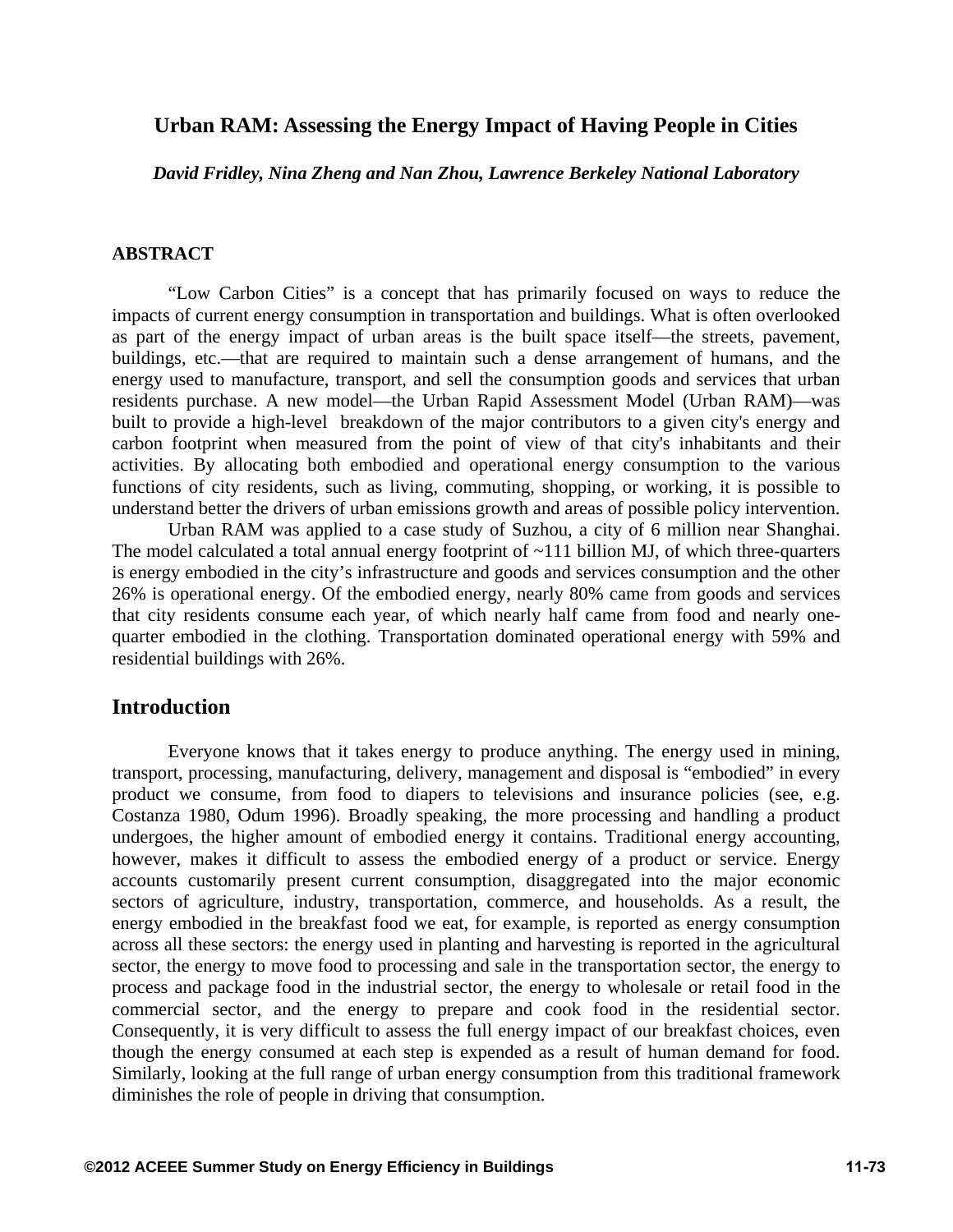Because cities are the source of the majority of energy consumption in many industrial and high population countries, much research is underway to promote development of "Low Carbon Cities", a concept that to date has primarily focused on ways to reduce the impacts of current energy consumption in transportation and buildings. This is especially true in China, where urbanization has just reached the 50% level in 2011, and the government is projecting the urbanization of an additional 350 million people—greater than the population of the United States—over the next 15 years. All of these new urban residents will need accommodation, schooling, health care, appliances, energy supply, transportation, food, clothing, water, sewerage, and other services, and the potential energy impact is enormous. A typical Chinese urban resident consumes 3 times as much commercial energy as a rural resident (in total energy terms, rural residents consume more, but the majority is inefficiently combusted biomass, which is often ignored in energy reporting) (Aden, Fridley & Zheng 2009). Consequently, the Chinese government has directed 5 cities and 3 provinces to develop low-carbon action plans to respond to growing urban energy needs (NDRC 2010). For the most part, these low-carbon action plans focus on ways to reduce the growth of current energy consumption and to supplant some portion of it with non-fossil energy sources.

But is a focus on current energy consumption enough? Analyzing the current energy consumption of a city alone can lead to conclusions that urban areas, particularly dense urban areas, are relatively efficient, largely because per-capita current energy consumption is lower than in dispersed urban or suburban arrangements. This is indeed often the case. But what is not typically measured as part of the energy impact of urban areas is the embodied energy of the built space itself—the streets, pavement, buildings, utilities, tunnels, etc.—that are required to maintain such a dense arrangement of humans, nor do energy measures take into account the energy used to manufacture, transport, and sell the vast array of consumption goods and services that urban residents purchase. Since urban areas exist for the sake of people, looking at the urban energy footprint from the point of view of its inhabitants' impact can provide additional insight into the nature of urban energy use.

### **The Urban RAM Model**

A model was developed by researchers at the Lawrence Berkeley National Laboratory in 2010 to calculate the energy footprint of urban residents in support of an ongoing series of training workshops on low-carbon city development for city officials in China, and thus was designed with Chinese data availability in mind. The goal was to minimize data input requirements in order to make it user-friendly for city planners. The model was named the "Urban Rapid Assessment Model," or Urban RAM. To minimize user concerns about software availability and unfamiliarity, the model was developed as a simple Excel macro-enabled workbook featuring navigation bar, data input sheets, results output in the form of tables and graphics and a database of underlying parameters and assumptions.

The model has 4 key input sheets: City Description, Income and Expenditures, Buildings, and Infrastructure and Transportation.

#### **City Description**

On the city description page, the user selects a province from a pull-down list, which then automatically selects the appropriate climate zone linked to heating and cooling energy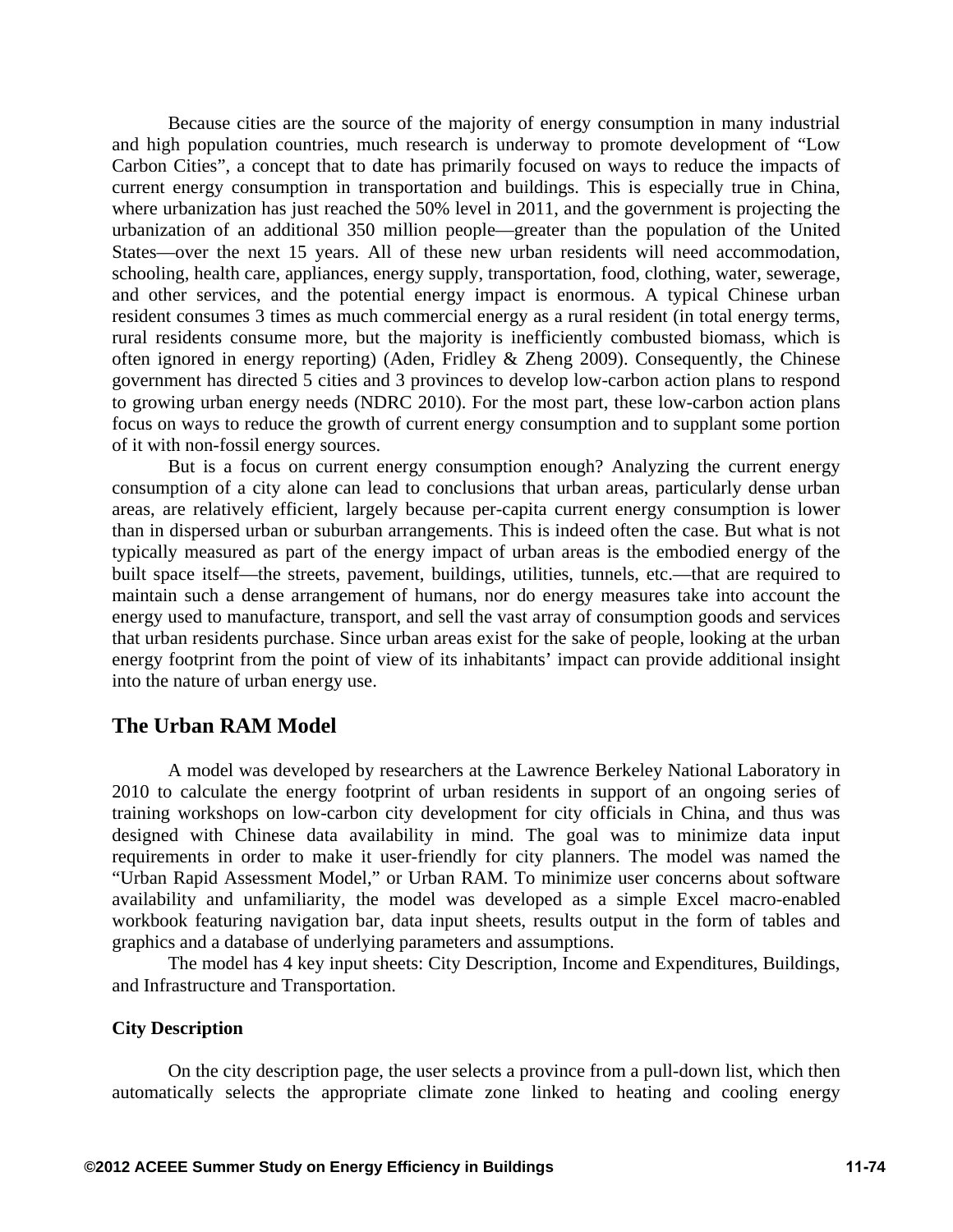consumption calculations. The other cells—population, GDP, and households—are entered by the user directly (Figure 1). Energy and emissions calculations are based on household numbers; population figures are entered to allow calculation of certain indicators on a per-capita basis. All data on this sheet are reported by China's National Bureau of Statistics (NBS).



## **Figure 1. City Description Data Input**

### **Income and Expenditures**

Expenditure data are used to calculate the embodied energy and emissions of residents' annual household consumption. The user has the option of retaining the default input values (in green, based on China's national urban average), or can click Clear to enter data taken from the local statistical office (Figure 2). The income ranges are the midpoint of the 10 income categories as defined by the NBS. The cells can be returned to the default values by clicking the Default Value button. The "Other" category contains a variety of other expenditure categories, primarily education and recreation. These expenditure figures are then converted to MJ of energy consumption embodied in the purchased goods and services using China's 2005 Input-Output table.

| <b>Income and Expenditures</b>                                                              |            |                 |                 |                  |          |
|---------------------------------------------------------------------------------------------|------------|-----------------|-----------------|------------------|----------|
| Income Range (Year)                                                                         | $<$ ¥20000 | ¥20001 < ¥40000 | ¥40001 < ¥60000 | ¥60001 < ¥100000 | >¥100000 |
| % of Households                                                                             | 15.51      | 42.02           | 23.81           | 14.17            | 4.49     |
| Expenditures                                                                                | 5378.00    | 7676.25         | 10840.25        | 15813.38         | 25172.00 |
| Food                                                                                        | 48.55      | 41.20           | 36.59           | 31.57            | 25.70    |
| Clothing                                                                                    | 8.39       | 10.65           | 11.30           | 10.33            | 8.58     |
| Housing                                                                                     | 4.17       | 5.62            | 6.42            | 6.22             | 6.58     |
| Household Appliances and Serv                                                               | 8.15       | 7.58            | 7.29            | 6.55             | 5.12     |
| <b>Health Care &amp; Medical Services</b>                                                   | 7.04       | 9.90            | 11.77           | 17.38            | 23.77    |
| Other                                                                                       | 23.70      | 25.05           | 26.64           | 27.96            | 30.25    |
| If distribution of expenditures is not known, click here to input default (national average |            |                 |                 | Default Value    | Clear    |

**Figure 2. Income and Expenditures Data Sheet** 

### **Buildings**

Operational and embodied energy calculations for buildings, both commercial buildings of 6 types (retail, hotel, school, hospital, office, and other) and residential buildings of two types (1-7 floors, and over 7 floors), are linked to building floorspace and the climate zone. The user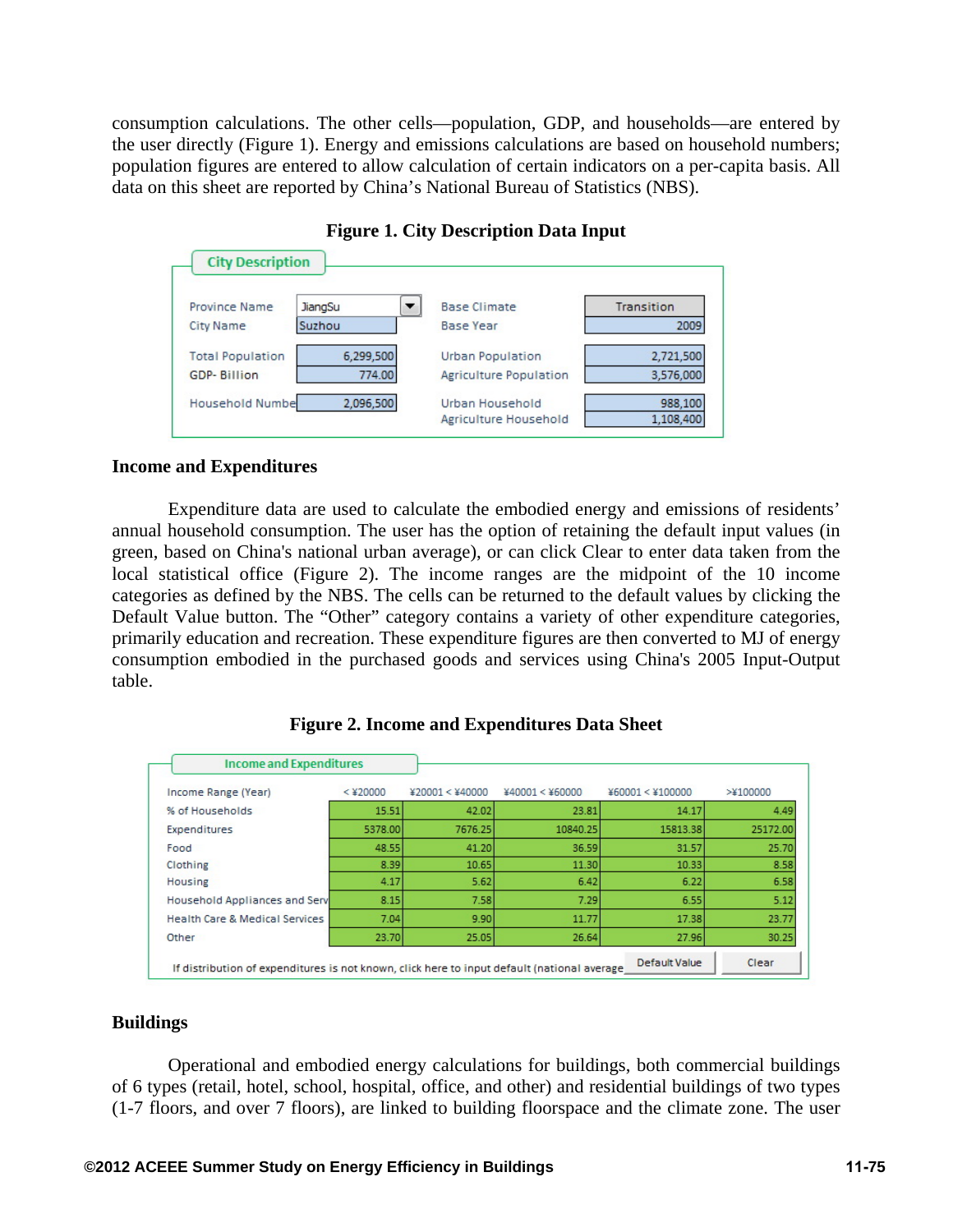has two options to calculate the distribution of floor space in commercial buildings (Figure 3). By providing a total existing floorspace figure and shares by building type in the right column, pressing the left-arrow will generate the floor area in square meters. Alternatively, actual floor space can be entered, and pressing the right arrow will generate the share distribution. Embodied and operational energy and emissions are calculated from floor area based on intensity values  $(MJ/m<sup>2</sup>)$  based on China-specific studies (Zhou et al. 2011; Aden, Qin & Fridley 2010). Heating and cooling are adjusted for climate zone (commercial buildings are further adjusted by province), and the values differ by commercial building type. Similarly, residential floor area is the basis of energy and emissions calculations for both embodied and operational energy; operational energy is higher for the 7+-story buildings owing to additional elevator use. The share of under-7 and over-7 story buildings is provided as a default national average, but can be cleared and overwritten by the user based on local data.

Building lifetime is used to annualize the embodied energy of the buildings to a comparable basis with operational energy. Because China's buildings have such a short average lifetime of just 30 years, the annual embodied energy "consumption" is consequently relatively high.



### **Figure 3. Buildings Data Input Sheet**

#### **Infrastructure and Transportation**

The first section of this sheet is used to calculate the embodied energy of the city's infrastructure, including all paved areas and rail lines, if they exist, along with the operational energy for water pumping (water supply only; excludes water treatment). On the emissions side only, landfill methane emissions are calculated based on an estimated organic waste ratio and proportion of landfill methane that is captured. The balance of the methane is then converted to  $CO<sub>2</sub>$ -equivalent in the emissions calculation (Figure 4)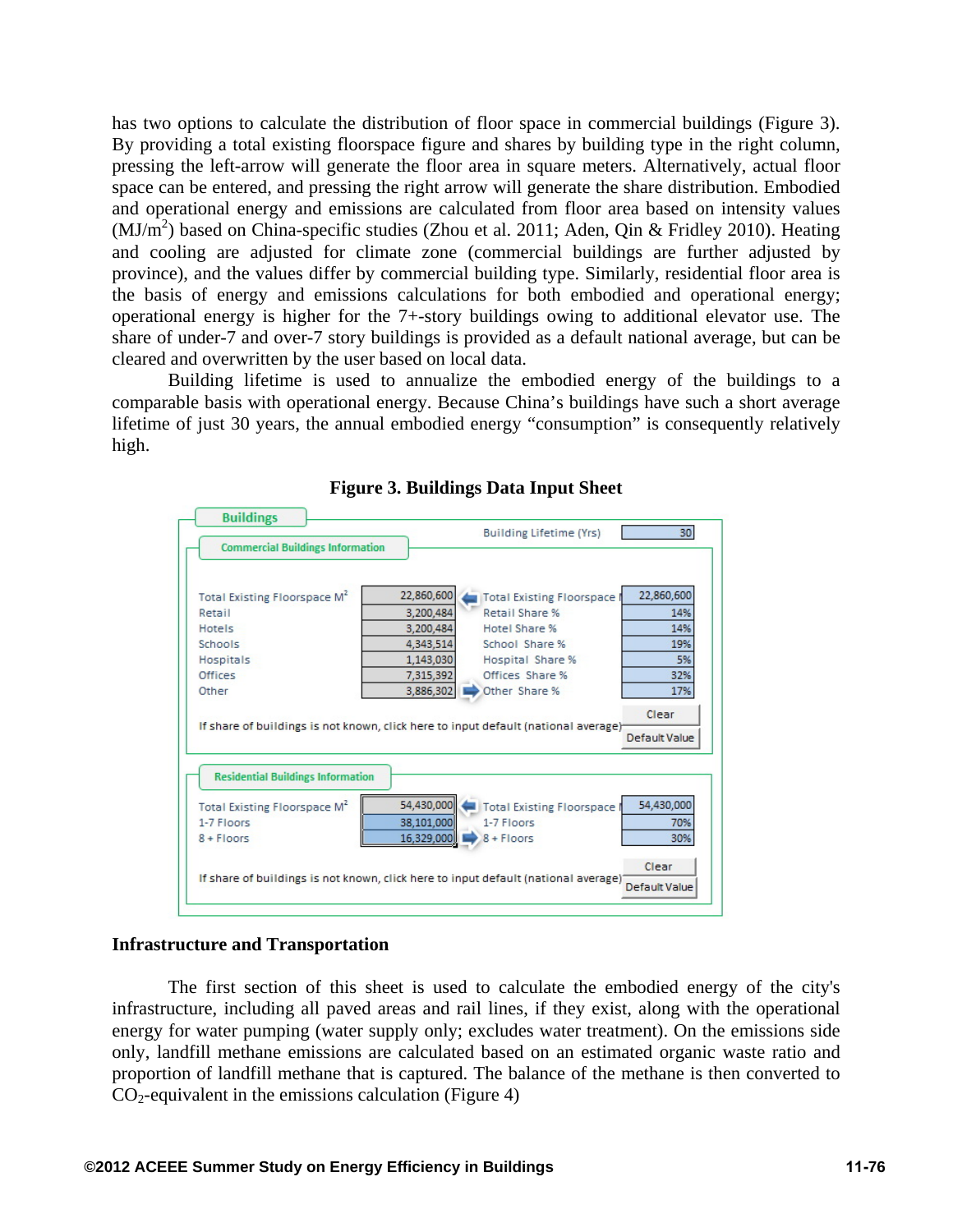The second section on private transportation is provided to calculate both the embodied and operational energy of private vehicles. Annual distance traveled by vehicle type is entered as a national average default but can be cleared and overwritten by the user. The third section on public transportation is used to calculate the embodied and operational energy of public transportation. The fuel share of the bus fleet is provided as an average default but can be overwritten by the user; the total kilometers travelled per year by fuel type is estimated to be the same proportion of the total as the fuel type. The default value is in total kilometers travelled per year (not passenger-kilometers). Similarly, energy and emissions from subway, light rail, and urban high-speed rail is calculated from the total distance travelled per year, but this figure is calculated based on vehicle number (e.g. total number of subway cars) plus hours of daily operation, so is not directly entered by the user.

As the case with buildings, total embodied energy is annualized by dividing by the average lifetime of infrastructure and transportation equipment. These lifetime figures are not entered by the user.



**Figure 4. Infrastructure and Transportation Data Sheet**

#### **Model Implementation**

The test city for the model was Suzhou, a large city of 6 million population located west of Shanghai in Jiangsu province. Suzhou is a prosperous city with an economy dominated by heavy industry, which accounts for 80% of the city's energy consumption. It is home to Shagang, the  $7<sup>th</sup>$  largest steel producer in the world with an output in 2009 of 26 million tonnes, equivalent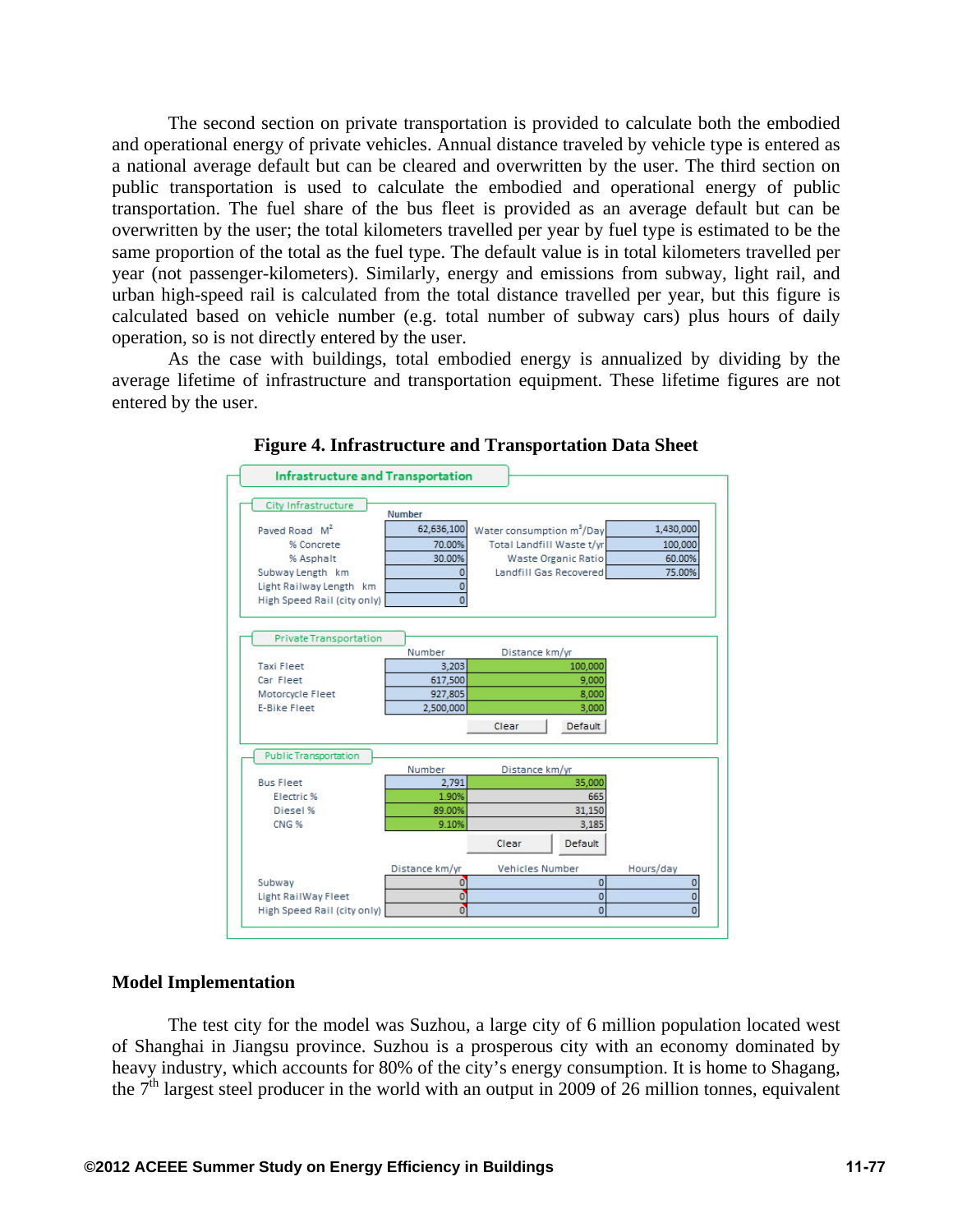to 45% of total US production in that year. Much of this steel, however, is not consumed by Suzhou residents, and thus this large industrial component falls out of the model; instead Suzhou steel consumption is captured in the infrastructure and building use of steel and in the steel used to make products consumed by the residents, such as automobiles and refrigerators. Similarly, Suzhou residents eat food that is in part not locally grown, but the energy used to produce and transport this food to Suzhou is included in the calculation. In this way, the model creates a picture of Suzhou energy consumption oriented towards the people who are responsible for its consumption, and excludes energy consumption of those goods and services produced in Suzhou and consumed elsewhere. In this model approach, industry essentially falls out of the calculation, since its output appears elsewhere as either operational or embodied energy.

# **Overall Findings**

The results for Suzhou are shown in Table 1, indicating that the city's annual energy footprint, in both current and embodied terms, totals about 124 billion MJ per year, equivalent in energy to about 21 million barrels of oil.  $CO<sub>2</sub>$  emissions, including landfill methane, totals about 9.7 million tonnes, or about 2 tonnes per capita per year.

| Table 1. Annual Energy and Ennostens Poolprint                     |                   |
|--------------------------------------------------------------------|-------------------|
| <b>Total Energy MJ/Year</b>                                        | 124,477,176,330   |
| Total CO <sub>2</sub> e Emission Tonnes/Year                       | 9,726,083         |
| CO <sub>2</sub> e Tons/Capita Annual                               | 2                 |
| CO <sub>2</sub> e Tons/Household Annual                            | 5                 |
| <b>Embodied Energy MJ/Year</b>                                     | 84, 421, 112, 596 |
| Embodied CO <sub>2</sub> e Tons/Year                               | 6,584,223         |
| <b>Operation Energy MJ/Year</b>                                    | 40,056,063,733    |
| Operation CO <sub>2</sub> e Emission Tons/Year                     | 3,141,860         |
| Commercial Building Energy MJ/M <sup>2</sup> Annual                | 452               |
| Commercial Building Embodied Energy MJ/M <sup>2</sup><br>Annual    | 213               |
| Commercial Building Operational Energy MJ/M <sup>2</sup><br>Annual | 239               |
| Residential Building Energy MJ/M <sup>2</sup> Annual               | 386               |
| Residential Building Embodied Energy MJ/M <sup>2</sup> Annual      | 201               |
| Residential Building Operational Energy $MJ/M^2$<br>Annual         | 185               |
| City Infrastructure Embodied Energy MJ/Capita<br>Annual            | 1,227             |
| Transportation Energy MJ/Capita Annual                             | 5,103             |
| Private Transportation Energy MJ/Capita Annual                     | 3,526             |
| Public Transportation Energy MJ/Capita Annual                      | 48                |

**Table 1. Annual Energy and Emissions Footprint** 

Of the total energy footprint, however, over two-thirds is energy that is embodied in the infrastructure and in the consumption of goods and services in the city (Figure 5), while only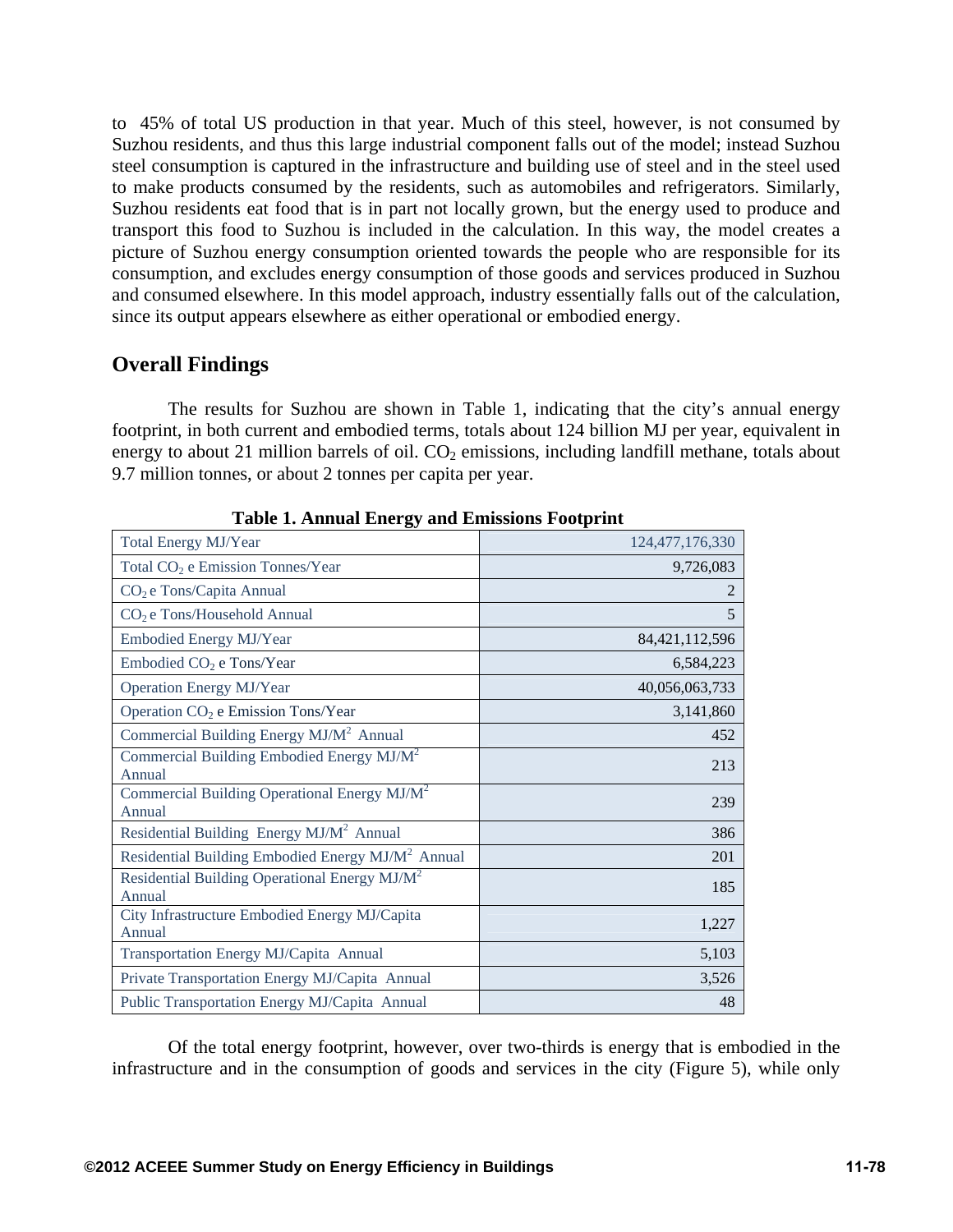one-third is operational energy (current consumption)—the energy used to light, cool, heat, run equipment such as water pumps and televisions, and to run vehicles.



**Figure 5. Structure of Suzhou's Energy Footprint** 

Not surprising, nearly 60% of the operational energy comes from transportation, with another 25% from the energy used in residential buildings, including heating, cooling, water heating, lighting, appliances, and miscellaneous plug loads (Figure 6). Suzhou is located in an area of China that did not formerly allow heating in buildings in winter, so heating in residential buildings today is supplied largely by mini-split heat pump air conditioners running on electricity. In Suzhou, nearly every household, urban and agricultural, owns a refrigerator, TV, clothes washer, and air conditioner. Commercial buildings account for a lower share than residential buildings because of China's overall lower building energy intensity and the higher share of the agricultural and industrial workforce. Water and waste account for 5% of the city's operational energy use, but this accounting includes only the energy to supply the 522 million tonnes of fresh water per year but excludes the energy use in waste water treatment. For landfills, it assumed that 60% of the waste is organic based on national average estimates (Wei 2003). In the absence of Chinese data, it is assumed that 75% of the landfill methane is recovered based on California's experience (CEC 2002).



Even though commercial buildings are generally more materially intensive (i.e., use more concrete, steel, aluminum and other building materials per square meter) than residential buildings, the dominance of residential floorspace in the total building stock (54 million  $m^2$  vs 23 million  $m<sup>2</sup>$  for commercial) results in a larger embodied energy footprint for residential buildings (Figure 7). Even then, the embodied energy of all buildings along with the 63 million  $m^2$  of pavement in the city accounts for only about 28% of the total annualized embodied energy calculation. Vehicles, including cars, taxis, buses, e-bikes, and motorcycles, contribute 11% of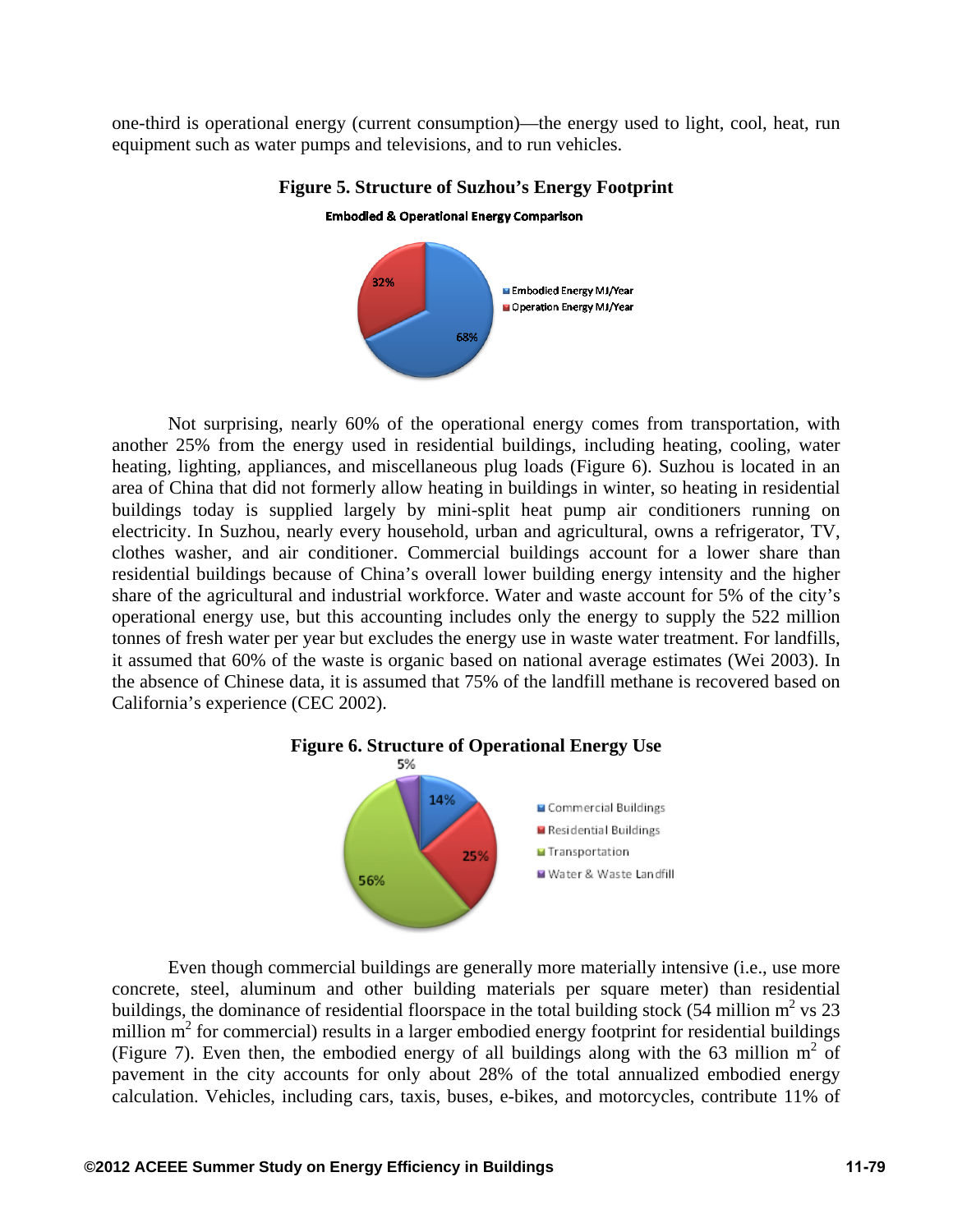the annualized embodied energy, the relatively high share compared to buildings and pavement in part a function of their shorter lifetimes. The remaining 61% consists of the embodied energy in the products and services that the residents of the city consume each year, based upon household expenditure patterns.



### **Figure7. Structure of Embodied Energy**

### **Transporting People**

The transportation infrastructure in a city serves to support the movement of vehicles carrying both passengers and freight (including non-commercial freight such as mail). Owing to a lack of data from which to estimate freight turnover and vehicle use in Suzhou, freight activity has been omitted from this version of the model; the results here focus on the impact of moving people. As shown in Figure 8, transportation energy use is completely dominated by private transportation choices, with the public transportation system contributing only about 1% of the total. Suzhou is currently building a subway system designed for a total of 109 stations over 140 kilometers, and the first line of 24 stations over 25 kilometers is expected to be completed in 2012. Consequently, public transportation is provided only through the city bus system.

### **Figure8. Structure of Transportation Operational Energy Use**



Suzhou has a car ownership rate of 29 per 100 households, and among private transportation choices, car energy use accounts for over 70% of the total (Figure 9). Suzhou is also known as China's "E-Bike Heaven" with over 2.5 million e-bikes in use, the highest density in China (Gulugendou 2009). Even so, the greater efficiency of this mode of passenger transport results in the entire fleet consuming just 2% of total passenger transport energy consumption.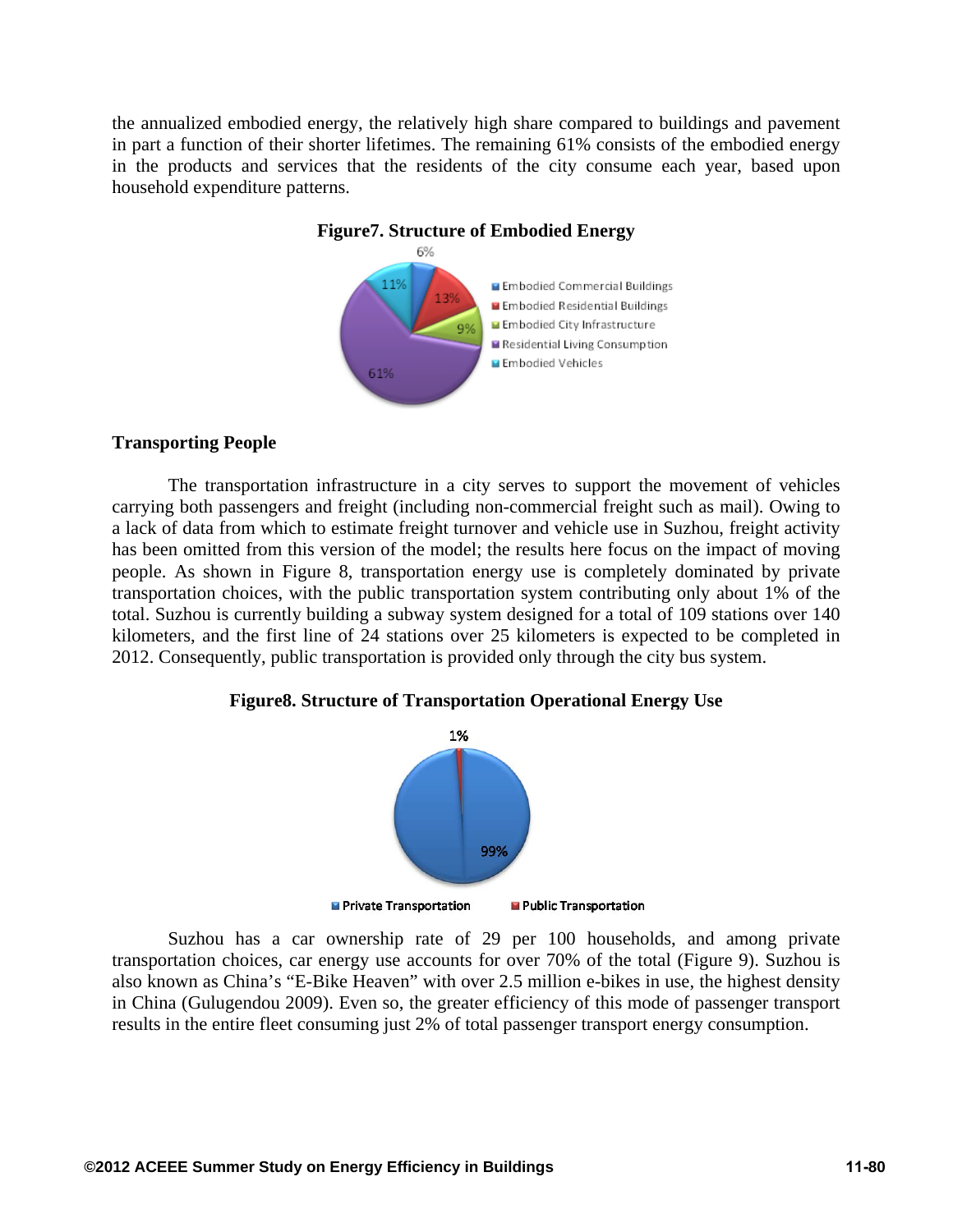

### **Figure 9. Structure of Private Transportation Operational Energy**

### **What People Buy**

The energy used to heat, cool, light, and operate appliances in Suzhou households totals about 10 billion MJ, accounting for about a quarter of total operational energy use. Of much greater consequence is the contribution from the embodied energy of the goods and services that these households consume on an annual basis. To determine this, we looked at the distribution of expenditures by income level, and used input-output calculations based on China's 2005 inputoutput tables to calculate the energy use for each expenditure category.

What is apparent in Figure 2 is that even at the highest income categories, food still accounts for the largest portion of household expenditures, in contrast to the US where food expenditures (as a share of disposable income) has steadily declined since 1947, reaching 9.4% in 2009 (USDA 2009). Typically, expenditures on food decline as a proportion of income as incomes rise, allowing greater expenditures in other categories. For China, the dominant role of food expenditures means that food dominates the composition of embodied energy as well (Figure 10), accounting for over half of the energy footprint of household consumption, despite the fact that the embodied energy intensity of food is relatively low.





Clothing purchases, accounting for about 10% of monetary expenditures, translated into 30% of total embodied energy consumption, in part owing to the high proportion (over 40%) of coal-based electricity in China's textile industry fuel mix (NBS 2012).

On a per-capita basis, however, the embodied energy of food remains fairly low in comparison to countries with advanced industrial agriculture such as the US or the EU. The embodied energy in the food supply totalled nearly 27 billion MJ, or about 28 MJ/person/day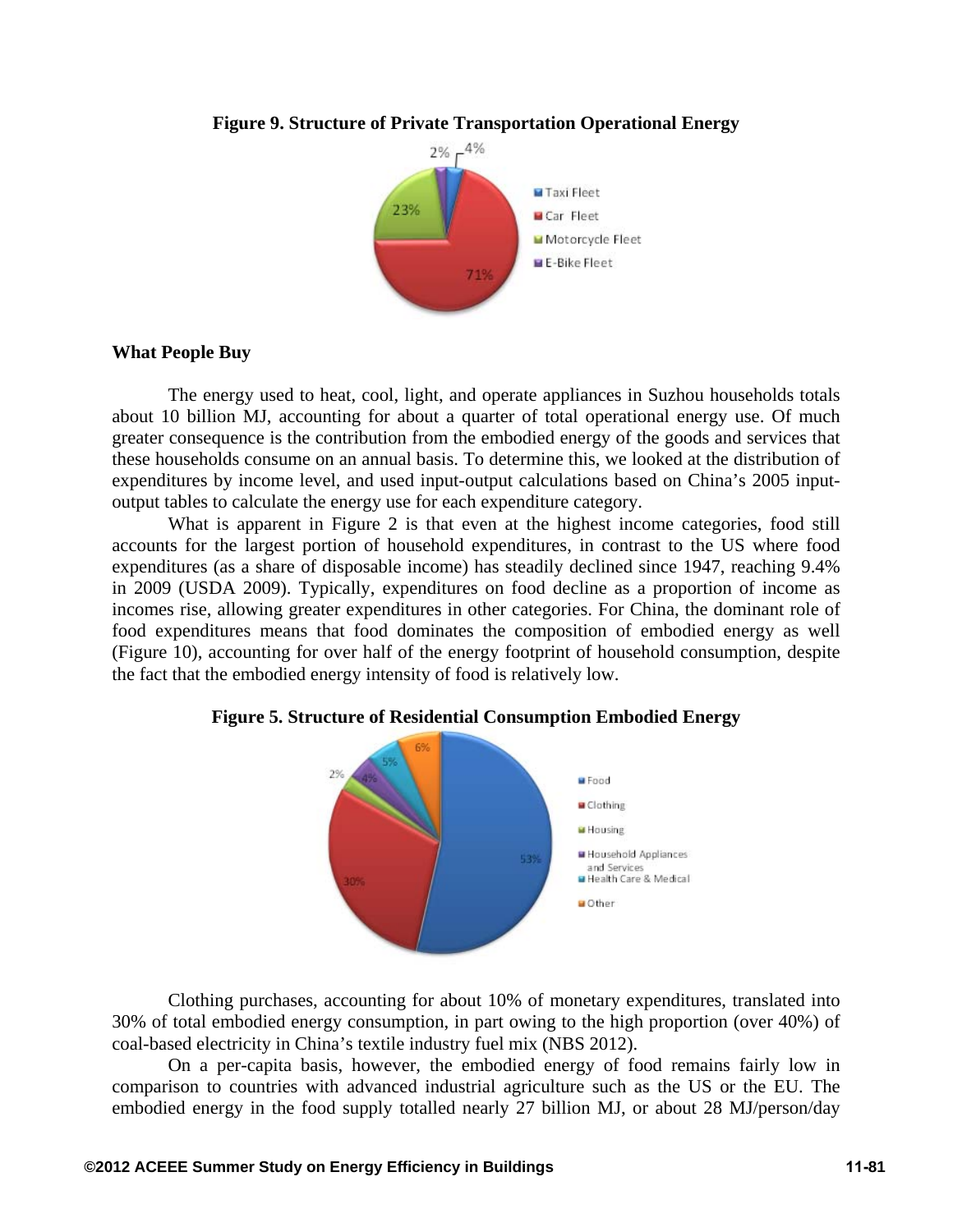(Table 2). Assuming each person consumes about 10 MJ of food energy per day (including waste), this suggests that 2.8 MJ of energy were required to supply 1 MJ of food energy to each urban resident. In the US, the equivalent figure for input energy would be about 10 MJ per MJ of food energy consumed (Canning et al. 2010).

|                                          | <b>Energy Consumption MJ</b> |
|------------------------------------------|------------------------------|
| Food                                     | 27,406,240,581               |
| Clothing                                 | 15,114,742,669               |
| Housing                                  | 1,096,210,033                |
| <b>Household Appliances and Services</b> | 1,873,550,220                |
| <b>Health Care &amp; Medical</b>         | 2,466,777,002                |
| Other                                    | 3,266,752,821                |

### **Buildings for People to Work, Buy, Learn, Reside Temporarily, and Be Sick**

The commercial sector of a city provides accommodation for the variety of activities that its inhabitants do on a daily basis. In this model, the commercial sector is divided into six types of buildings: retail, hotels, schools, hospitals, office buildings, and other. Different building types employ different construction methods and materials, and thus the embodied energy of each type differs. Similarly, the nature of the activity in each building type differs, and thus the operational energy use of each type varies. For example, hospitals tend to be low-rise buildings with high demands for hot water; as seen in Figure 11, the operational energy of hospitals is more than twice that of the embodied component. Similarly, in retail buildings, the extensive use of lighting, air conditioning and heating also keeps operational energy high. Office buildings constitute many of the high-rise structures of the city, with more intensive use of materials and have high embodied energy intensities but have fewer hours of operations each week than other building types.



**Figure 11. Operational and Embodied Energy in Commercial Buildings** 

# **Implications**

This approach to looking at the energy footprint of a city based on the impacts of the city's inhabitants shows, in the case of Suzhou, that personal consumption of goods and services accounts for the largest (41%) contribution to energy footprint of the city, and this figure would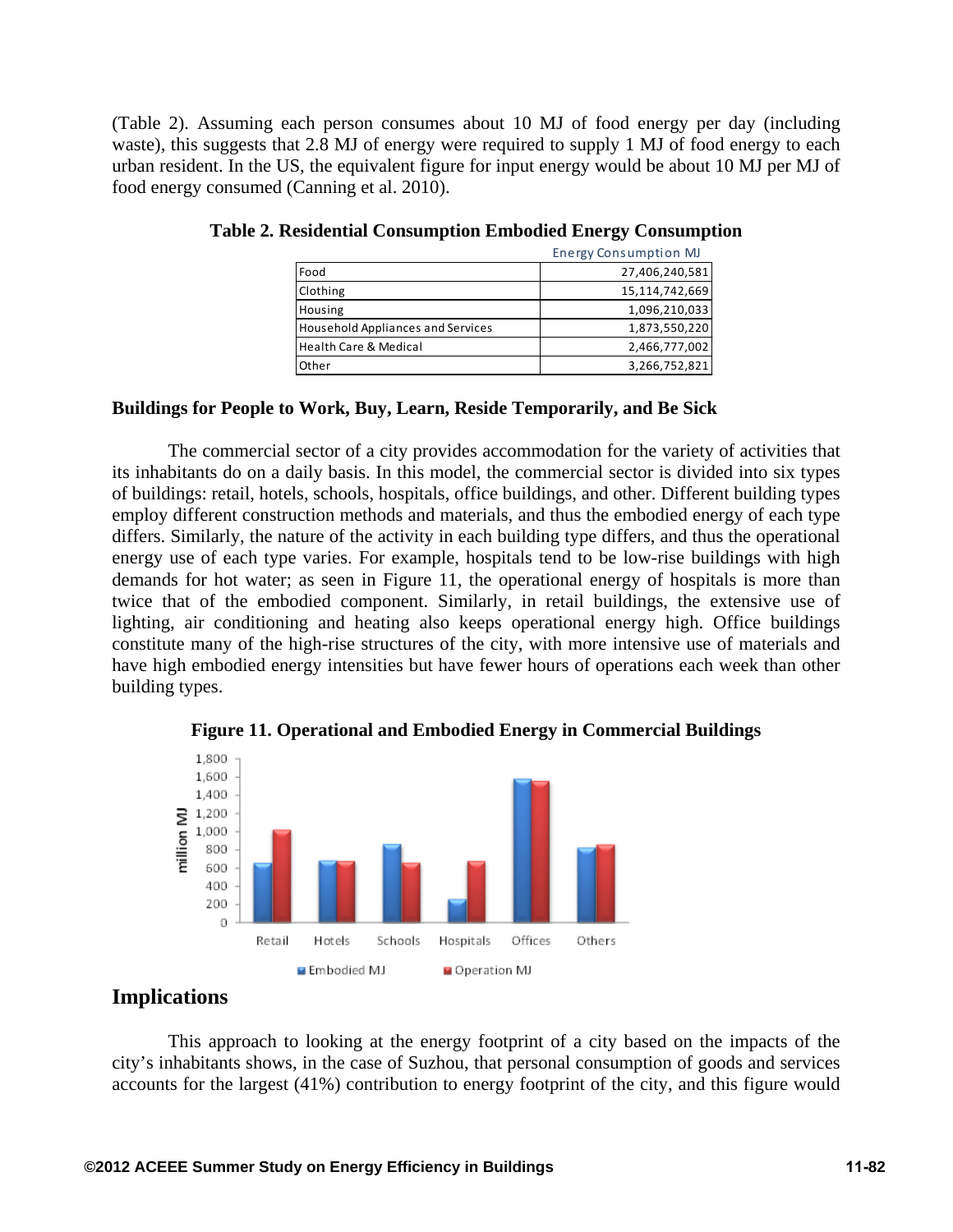likely remain around 40% even with inclusion of details omitted in this version of the model (mainly freight transport and water treatment).

For a policy-maker, the high proportion of goods and services in the city's energy footprint suggests that addressing supply-chain inefficiencies and growing consumerism have important energy implications. Of the supply-chain issues that need to be considered, the food supply chain appears to be dominant given its high share of energy embodied in household consumption, even at the highest income levels. Developing long-distance or international food supply chains as in the US would dramatically raise the energy demand of each resident and further decrease the food energy return on investment to less than the 0.4 it is today. It also makes apparent the impact of increasing wealth as rising household income is translated into higher consumption, which in turn has corresponded to higher embodied energy in the case of Suzhou. Rising consumerism and its related embodied energy impacts could be partially offset by programs encouraging rental instead of ownership of some equipment and services, and through minimizing disposability of products.

In addition, this approach highlights the impact of building lifetime: design and code requirements that would raise the lifetime of buildings from the current 30 years to a US average of about 75 years (or a UK average of over 100 years) would further decrease the contribution of the embodied energy in buildings to even a lower proportion than found here. Similarly, it suggests that "green buildings" with low or net-zero operational energy may not be "green" at all if the embodied energy of the materials used in the building is considered in the calculation.

This exercise also adds a different perspective to the impact of such popular programs such as encouraging CFL use or buying more fuel efficient cars: though important in their own right as a matter of waste reduction, the contribution to changing the overall energy picture is quite small. As the physicist Geoffrey Scott noted in his own study of urban forms: "the societal consumption driven by the process of urbanization — our collective desire for iPads, Frappuccinos and the latest fashions — more than outweighs the ecological benefits of local mass transit" (Lehrer 2010).

### **Conclusion**

Through the Suzhou case study presented in this paper, the Urban RAM model help policymakers better understand the major components driving energy consumption and related  $CO<sub>2</sub>$  emissions in their urban areas and thus identify possible areas of policy intervention. In the case of Suzhou, the energy embodied in city infrastructure and the residents' goods and services consumption exceeded operational energy by a factor of three. Suzhou's embodied energy in turn was dominated by good and services, of which nearly half came from food and nearly onequarter from clothing, with energy embodied in infrastructure representing only 20% of the total. Accounting for only a quarter of the total annual energy footprint, operational energy was dominated by transportation with 59% and residential buildings with 26%. While the results of the Urban RAM should not be seen as providing an exhaustive and precise inventory of urban energy use and emissions, they nevertheless highlight important policy implications on not only energy and emission sources, but also on broader issues such as building lifetime, supply-chain impacts, and the net energy impact of "green" technologies.